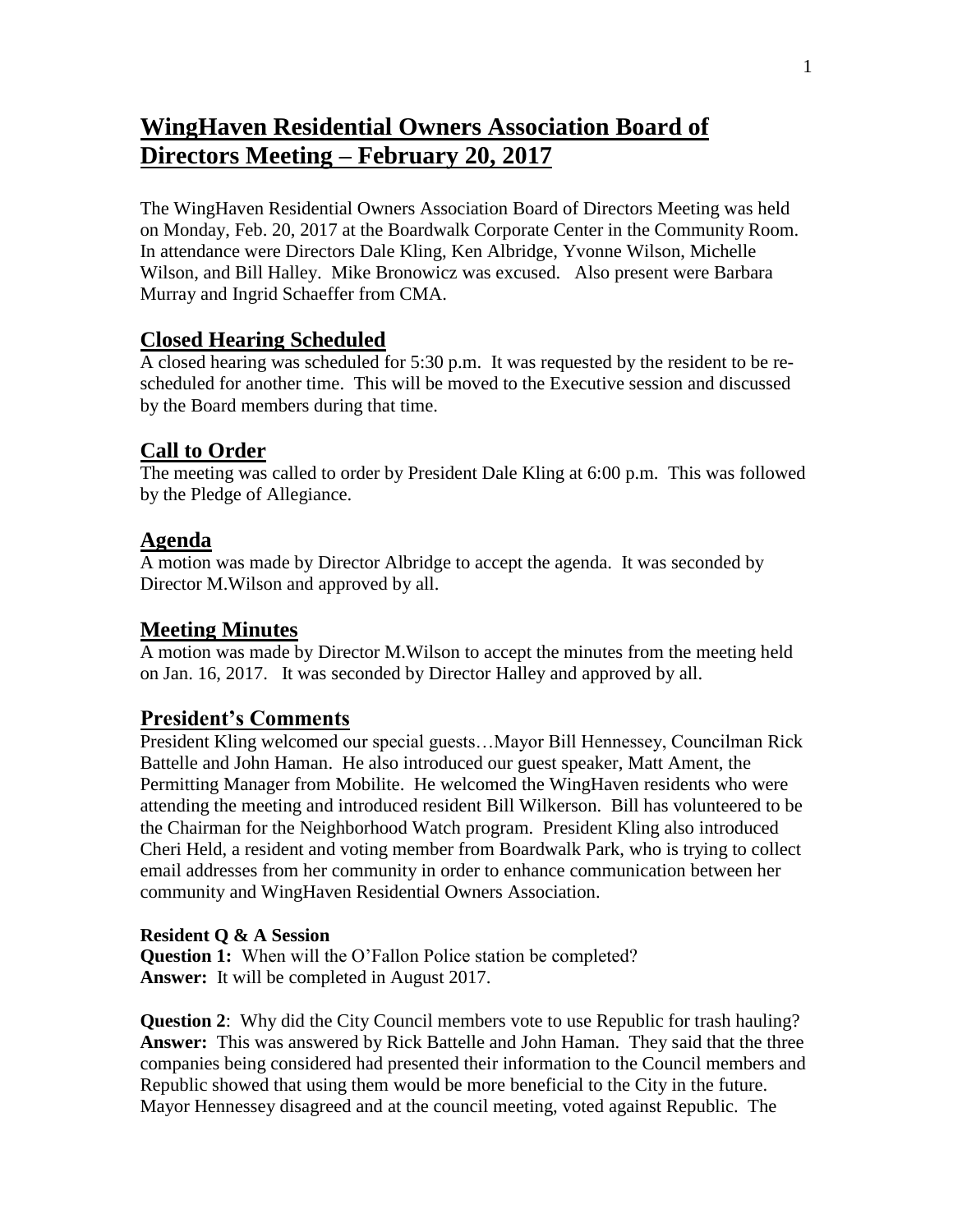majority vote, during the City of O'Fallon council session, for Republic passed and Republic got the trash hauling contract.

# **Special Guest**

Mr. Matt Ament, Permitting Manager from Mobilite gave a power point presentation with information regarding new 'data transport' capabilities through his company. His company wants permission to attach their equipment to one light pole located at the entrance to the Enclave apartments. The O'Fallon council members, who had already been approached by Mr. Ament's company, asked and answered questions regarding the plan, along with the residents and Board members. Further discussion allowing Mobilite to put their equipment on WingHaven light poles will be taken up in the Executive Session.

# **Treasurer's Report**

Director Albridge reported that our January income of \$10.2K starts us just over average. Our January expenses of \$4.6K came in under average. Insurance expenses occur in April. We will be watching alley expenses to insure that we keep it under control. For 2017, we are looking forward to a great year and running a surplus. As always, any questions can be emailed to Director Albridge. His email address is listed on the WROA website---www.wroa.info.

## **Committee Reports**

**Events** – Director M.Wilson reported a successful winter Pub Crawl held Jan. 20, 2017. Events at the Park & Gardens will begin in May. The first WingHaven event will be a concert at the Park & Gardens and the next concert will be held on June 24. Volunteers to help at these events will be welcomed. Please contact Michelle Wilson at [dzgirl197@gmail.com.](mailto:dzgirl197@gmail.com)

**Architectural** - Director Albridge reported there was 1 request. It was approved.

**Grounds –** Director Halley introduced Bill Wilkerson who has volunteered to be the new Neighborhood Watch Chairman. Director Halley has been meeting with David Woods and Shannon Gerard regarding the rules and language pertaining to the Village streets tree replacement plan with the approved 6 types of trees. Individual residents need to get permission from Architectural Review Committee and the approved trees need to be planted 15 feet back from the street. This information can also be found on the City of O'Fallon website - www.ofallon.mo.us.

**Beautification** – the committee is working with Director Michelle Wilson to clean, paint or replace the mailboxes within the WingHaven community. Michelle has the name of a person interested in doing the repair/paint; he is in the process of being vetted by CMA.